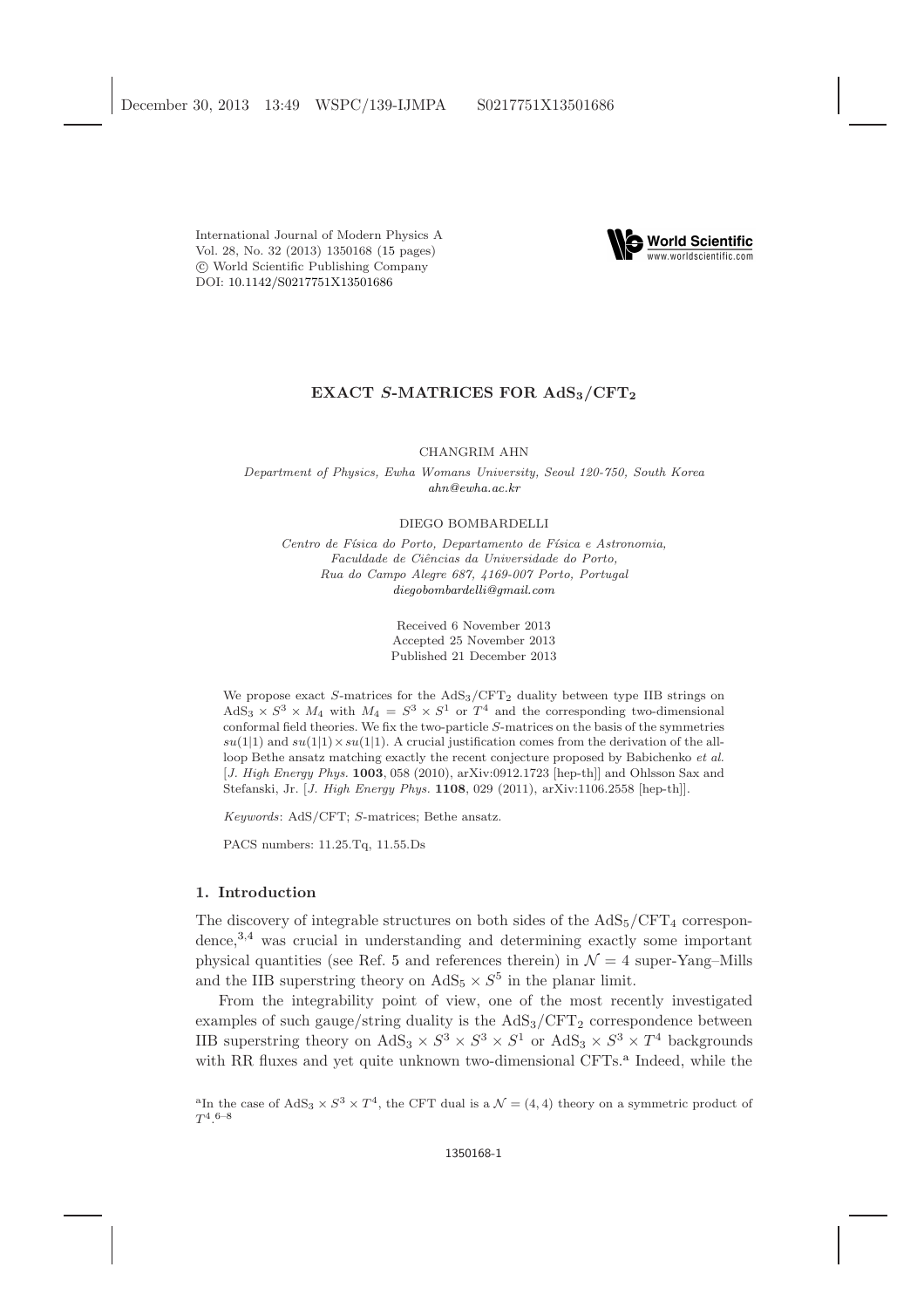$NS AdS<sub>3</sub>/CFT<sub>2</sub>$  was solved completely by implementing techniques typical of twodimensional CFTs,  $9-16$  $9-16$  the RR counterpart remains quite obscure: there the usual 2D CFT methods fail, then one of the most promising way to tackle this problem is given by integrability techniques.

This investigation started in Refs. [1](#page-13-8) and [2,](#page-13-9) where a set of all-loop Bethe equations, describing in principle at any coupling the asymptotic spectrum of the string energies and the dimensions of the yet unknown gauge operators, were proposed on the basis of classical integrability of the corresponding supercoset sigma models.[b](#page-1-0) Unfortunately, this approach cannot take into account the contribution of some (massless) modes of the full string theory. Some progress in the direction of incorporating them has been done very recently in Ref. [18,](#page-13-10) where a set of Bethe equations has been proposed in order to describe the massless modes sector. Now, on the basis of general physical considerations, we expect that the S-matrix between the massless and massive modes is diagonal and lead to additional phase factors in the Bethe equations.

The aim of this paper is to propose an S-matrix for the massive modes, in order to derive, on a firmer ground, the Bethe equations proposed in Refs. [1](#page-13-8) and [2.](#page-13-9) We shall do this by using an analytic Bethe ansatz involving transfer matrix eigenvalues derived from the diagonalization of  $su(1|1)$  and  $su(1|1) \times su(1|1)$  invariant S-matrices, respectively for the  $AdS_3 \times S^3 \times S^3 \times S^1$  and  $AdS_3 \times S^3 \times T^4$ cases. Actually, the symmetries preserved by the vacua of these theories are centrally extended versions of  $su(1|1)$  and  $su(1|1) \times su(1|1)$ , respectively, as argued in Refs. [19](#page-13-11) and [20.](#page-13-12)

In the different context of open  $AdS_5/CFT_4$  spin chains, the analytic Bethe ansatz built on a  $su(1|1)$ -invariant S-matrix, previously found in Refs. [22](#page-13-13) and [23,](#page-13-14) was already performed, without considering possible scalar factors, by Ref. [24](#page-13-15) in order to determine the corresponding transfer matrix eigenvalues and Bethe equations. On the other hand, an  $su(1|1) \times su(1|1)$ -invariant S-matrix was proposed in Ref. [20](#page-13-12) to describe the scattering of magnons in  $AdS_3 \times S^3 \times T^4$ ; however, only magnons in the  $su(2)$  sector were analyzed there, in order to derive the dressing phase up to one-loop, and Bethe equations were not derived.

## Note Added

Shortly after the first version of this paper was published on the arXiv, another paper<sup>[21](#page-13-16)</sup> appeared. In that paper, two different  $S$ -matrices, coming from two different choices of central extension, were derived for  $AdS_3 \times S^3 \times S^3 \times S^1$ . One can check that the S-matrix written in App. D of Ref. [21](#page-13-16) is the same  $\epsilon$  as the S-matrix we have proposed in this paper.

<span id="page-1-0"></span><sup>b</sup>Some first tests of these Bethe equations against string energy calculations have been performed in Ref. [17.](#page-13-17)

<span id="page-1-1"></span><sup>&</sup>lt;sup>c</sup>After mapping our variables  $x_{1,3}^{\pm}$  to their  $x^{\mp}$ ,  $z^{\mp}$ ,  $x_{1,3}^{\pm}$  to  $-1/x^{\mp}$ ,  $-1/z^{\mp}$  and  $\omega_{1,2}$  to  $\eta_{p,q}$ . We thank Alessandro Sfondrini for correspondence on this point.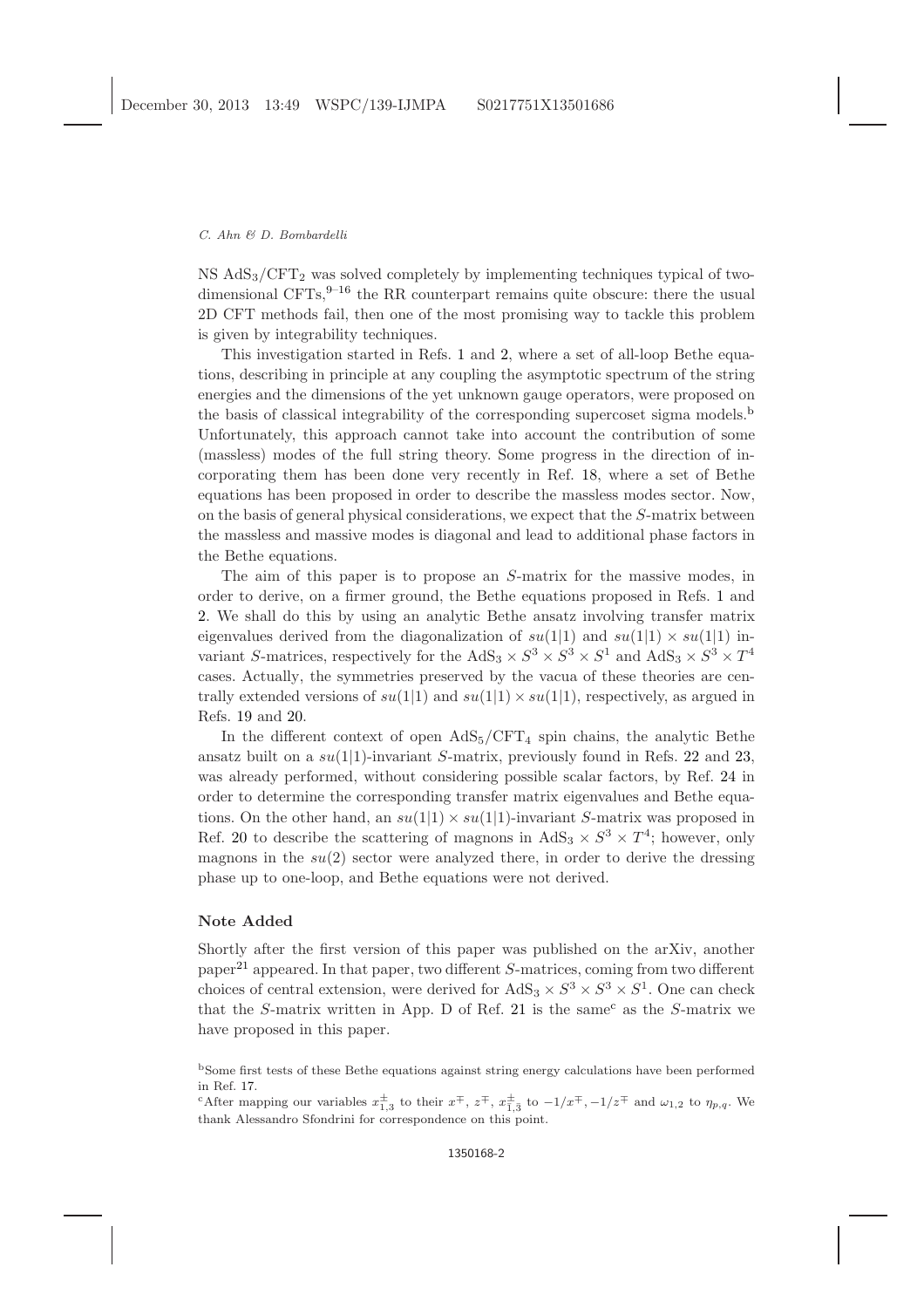## 2. Spectrum and S-Matrix

# 2.1.  $\mathrm{AdS}_3 \times S^3 \times T^4$

For the case of  $AdS_3 \times S^3 \times T^4$ , the spectrum consists of eight massive modes whose energy–momentum dispersion relation is given by

$$
E = \sqrt{1 + 4h^2(\lambda)\sin^2\frac{p}{2}},\tag{2.1}
$$

where h is an almost unknown function of the 't Hooft coupling  $\lambda$ : its strong coupling behavior has been predicted to be  $h(\lambda) \simeq \sqrt{\lambda}/2\pi$  in Ref. [1,](#page-13-8) while the one-loop correction has been calculated recently by Ref. [25.](#page-13-18) These are grouped into bifundamentals of  $su(1|1) \times su(1|1)$ , which we refer to as "A" and "B". The S-matrices among these bifundamentals are given by tensor products of two  $su(1|1)$ -invariant S-matrices as follows:

$$
S^{(AA)}(p_1, p_2) = S^{(BB)}(p_1, p_2) = S_0(p_1, p_2)[\hat{S}(p_1, p_2) \otimes \hat{S}(p_1, p_2)], \qquad (2.2)
$$

$$
S^{(AB)}(p_1, p_2) = S^{(BA)}(p_1, p_2) = \tilde{S}_0(p_1, p_2) [\hat{S}(p_1, p_2) \otimes \hat{S}(p_1, p_2)], \qquad (2.3)
$$

where $20,23,24$  $20,23,24$  $20,23,24$ 

<span id="page-2-0"></span>
$$
\hat{S}(p_1, p_2) = \begin{pmatrix}\n1 & 0 & 0 & 0 \\
0 & \frac{x_1^- - x_2^-}{x_1^+ - x_2^-} & \frac{x_1^+ - x_1^-}{x_1^+ - x_2^-} \frac{\omega_2}{\omega_1} & 0 \\
0 & \frac{x_2^+ - x_2^-}{x_1^+ - x_2^-} \frac{\omega_1}{\omega_2} & \frac{x_1^+ - x_2^+}{x_1^+ - x_2^-} & 0 \\
0 & 0 & 0 & \frac{x_1^- - x_2^+}{x_1^+ - x_2^-}\n\end{pmatrix}
$$
\n(2.4)

and we set  $\omega_{1,2} = \omega(p_{1,2}) = 1$ . The  $x^{\pm}$  variables are the usual Zhukowsky variables defined by

$$
\frac{x^{+}}{x^{-}} = e^{ip}, \quad x^{+} + \frac{1}{x^{+}} - x^{-} - \frac{1}{x^{-}} = \frac{2i}{h(\lambda)}.
$$
\n(2.5)

The S-matrix [\(2.4\)](#page-2-0) satisfies the unitarity condition, but it does not have crossing symmetry.<sup>[24](#page-13-15)</sup> An attempt to derive the crossing symmetry relations for the  $\mathfrak{su}(1|1)$ algebra has been put forward in Ref. [20](#page-13-12) by using the antipode operation, but this implies, in this case, a transformation on the kinematic variables  $(x^{\pm} \to x^{\mp})$ that does not correspond to the particle–antiparticle transformation  $(x^{\pm} \rightarrow 1/x^{\pm})$ . Then, we guess a possible expression for the scalar factors on the basis of the unitarity and the final matching with the Bethe equations proposed by:<sup>[1](#page-13-8)[,2](#page-13-9)</sup>

<span id="page-2-1"></span>
$$
S_0(p_1, p_2) = \frac{x_1^+ - x_2^-}{x_1^- - x_2^+} \frac{1 - \frac{1}{x_1^+ x_2^-}}{1 - \frac{1}{x_1^- x_2^+}} \sigma^2(p_1, p_2) \frac{x_1^-}{x_1^+} \frac{x_2^+}{x_2^-},
$$
  
\n
$$
\tilde{S}_0(p_1, p_2) = \sigma^{-2}(p_1, \bar{p}_2) \frac{x_1^+}{x_1^-} \frac{x_2^+}{x_2^-},
$$
\n(2.6)

1350168-3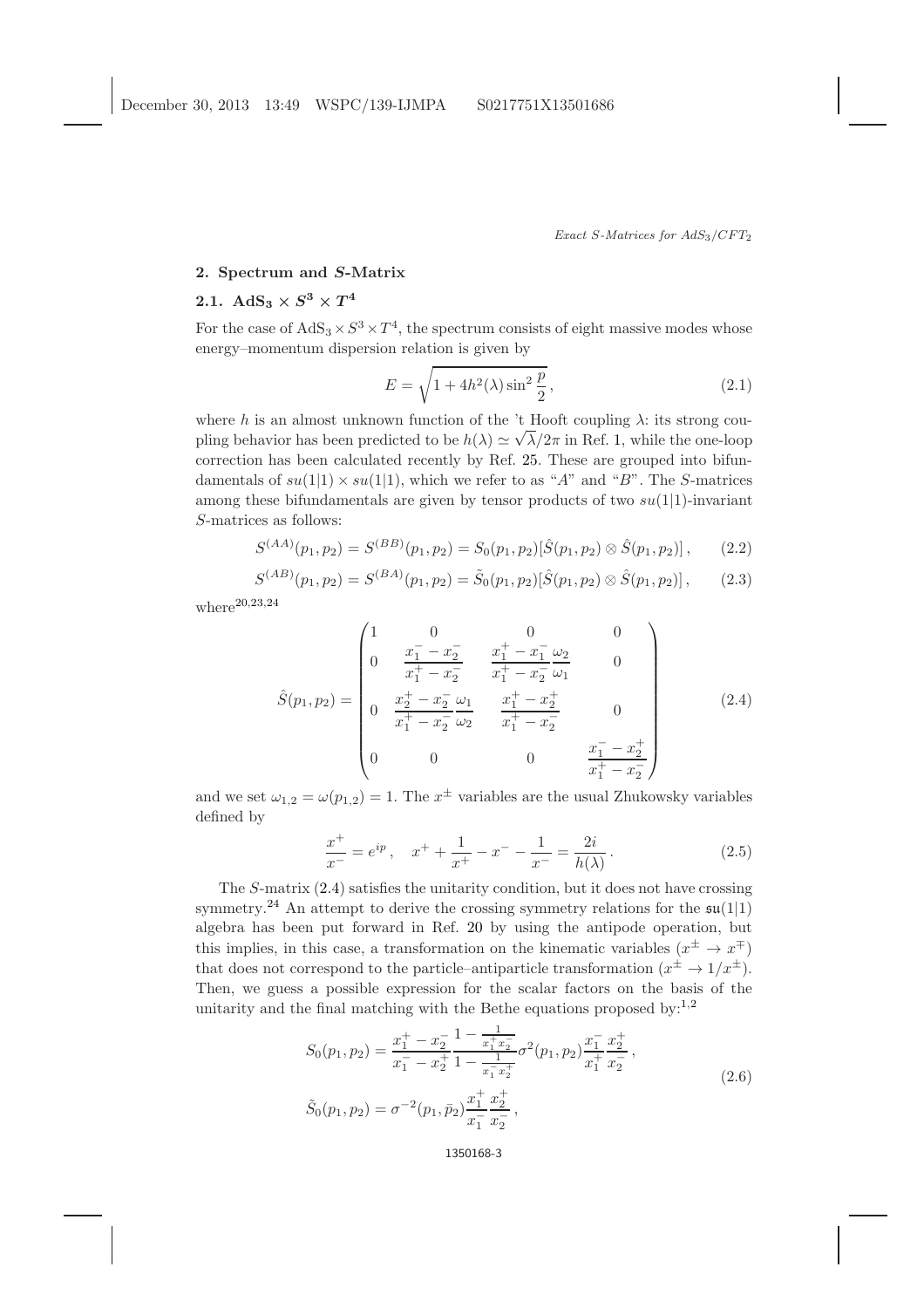where  $\sigma(p_1, p_2)$  $\sigma(p_1, p_2)$  $\sigma(p_1, p_2)$  was conjectured being the BES dressing phase<sup>[26](#page-13-19)</sup> in Ref. 1<sup>[d](#page-3-0)</sup> and  $\bar{p}$ denotes the momentum of an antiparticle, such that  $x^{\pm}(\bar{p}) = 1/x^{\pm}(p)$ . The scalar factors [\(2.6\)](#page-2-1) satisfy the relation  $S_0(p_1, p_2) = S_0(\bar{p}_1, \bar{p}_2), \tilde{S}_0(p_1, p_2) = \tilde{S}_0(\bar{p}_1, \bar{p}_2)$ , that will be important later for the construction of the Bethe equations, and unitarity:

$$
S_0(p_1, p_2)S_0(p_2, p_1) = S_{su(2)}(p_1, p_2)\sigma^2(p_1, p_2)\frac{x_1^2}{x_1^2} \frac{x_2^2}{x_2^2}
$$

$$
\times S_{su(2)}^{-1}\sigma^{-2}(p_1, p_2)\frac{x_2^2}{x_2^2} \frac{x_1^+}{x_1^-} = 1,
$$
 (2.7)

$$
\tilde{S}_0(p_1, p_2)\tilde{S}_0(p_2, p_1) = \sigma^{-2}(p_1, \bar{p}_2) \frac{x_1^+}{x_1^-} \frac{x_2^+}{x_2^-} \sigma^{-2}(\bar{p}_2, p_1) \frac{x_1^-}{x_1^+} \frac{x_2^-}{x_2^+} = 1, \qquad (2.8)
$$

where  $S_{su(2)}(p_1, p_2) = \frac{x_1^+ - x_2^-}{x_1^- - x_2^+}$  $\frac{1-\frac{1}{x_1^+x_2^-}}{1-\frac{1}{x_1^-x_2^+}}$ .

The Bethe–Yang equations are derived from a periodic boundary condition (PBC). On a circle with circumference L,  $N_A$  represents the number of "A" particles with momenta  $\{p_1^A, p_2^A, \ldots, p_{N_A}^A\}$  and  $N_B$  represents number of "B" particles with momenta  $\{p_1^B, p_2^B, \ldots, p_{N_B}^B\}$ . Now, we choose an "A" particle with a momentum  $p_j^A$  and move it around the circle by scattering with all the other particles and similarly for a "B" particle with a momentum  $p_j^B$ . Since this virtual process does not change any configuration, we arrive at PBC conditions

<span id="page-3-2"></span>
$$
e^{ip_j^A L} = \prod_{k=1,\neq j}^{N_A} S_0(p_j^A, p_k^A) \prod_{k=1}^{N_B} \tilde{S}_0(p_j^A, p_k^B)
$$
  
\n
$$
\times \left[ \hat{T}_{su(1|1)}(p_j^A | \{p_l^A, p_l^B\}) \otimes \hat{T}_{su(1|1)}(p_j^A | \{p_l^A, p_l^B\}) \right],
$$
\n
$$
e^{ip_j^B L} = \prod_{k=1,\neq j}^{N_B} S_0(p_j^B, p_k^B) \prod_{k=1}^{N_A} \tilde{S}_0(p_j^B, p_k^A)
$$
  
\n
$$
\times \left[ \hat{T}_{su(1|1)}(p_j^B | \{p_l^A, p_l^B\}) \otimes \hat{T}_{su(1|1)}(p_j^B | \{p_l^A, p_l^B\}) \right],
$$
\n(2.10)

where  $\hat{T}_{su(1|1)}$  is a transfer matrix made of the  $su(1|1)$ -invariant S-matrix,

<span id="page-3-1"></span>
$$
\hat{T}_{su(1|1)}(p|\{p_1^A\}, \{p_l^B\})
$$
\n
$$
= \operatorname{str}_a \left[ \hat{S}_{aA_1}(p, p_1^A) \cdots \hat{S}_{aA_{N_A}}(p, p_{N_A}^A) \hat{S}_{aB_1}(p, p_1^B) \cdots \hat{S}_{aB_{N_B}}(p, p_{N_B}^B) \right],
$$
\n(2.11)

and a,  $A_i$  and  $B_i$  stand for a two-dimensional vector space which the S-matrices act on.

<span id="page-3-0"></span><sup>&</sup>lt;sup>d</sup>Actually, results from Refs. [20](#page-13-12) and [27](#page-14-0) show that  $\sigma(p_1, p_2)$  differs from the BES dressing phase starting from one-loop at strong coupling.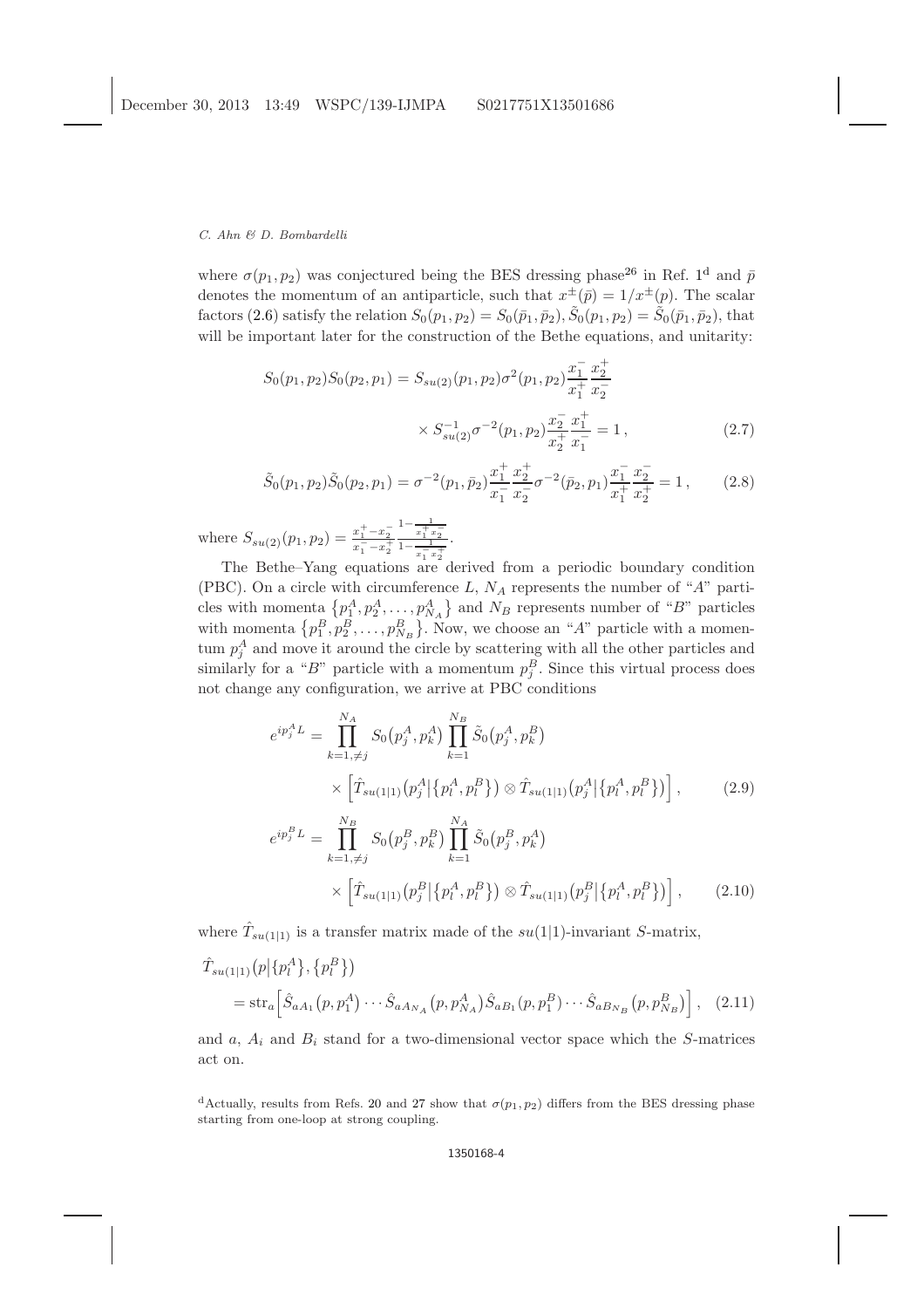Exact S-Matrices for  $AdS_3/CFT_2$ 

# 2.2. AdS<sub>3</sub>  $\times$   $S^3$   $\times$   $S^3$   $\times$   $S^1$

The spectrum of  $AdS_3 \times S^3 \times S^3 \times S^1$  is a bit more complicated. Denoting l,  $R_1$ ,  $R_2$  the radii of AdS<sub>3</sub> and the two  $S^3$ 's respectively, one has the following relation

$$
\frac{1}{R_1^2} + \frac{1}{R_2^2} = \frac{1}{l^2}.
$$
\n(2.12)

By defining  $\alpha = l^2/R_1^2$ , one can find two massive multiplets, each of which consists of two bosons and two fermions, with two different masses:

$$
E_l = \sqrt{m_l^2 + 4h^2(\lambda)\sin^2\frac{p}{2}}, \quad l = 1, 3, \tag{2.13}
$$

where

$$
m_1 = \alpha, \quad m_3 = 1 - \alpha. \tag{2.14}
$$

We propose that the four particles with mass  $m_1$  are grouped into two fundamentals of  $su(1|1)$ , which we refer to "1" and " $\overline{1}$ "; and similarly the other four particles with mass  $m_3$  into two additional fundamentals of  $su(1|1)$ , which we refer to "3" and " $\overline{3}$ ". In this case, the Zhukowsky variables are defined as:<sup>[2](#page-13-9)</sup>

$$
x_{1,\bar{1}}^{+} + \frac{1}{x_{1,\bar{1}}^{+}} - x_{1,\bar{1}}^{-} - \frac{1}{x_{1,\bar{1}}^{-}} = \frac{2i\alpha}{h(\lambda)},
$$
  

$$
x_{3,\bar{3}}^{+} + \frac{1}{x_{3,\bar{3}}^{+}} - x_{3,\bar{3}}^{-} - \frac{1}{x_{3,\bar{3}}^{-}} = \frac{2i(1-\alpha)}{h(\lambda)}.
$$
 (2.15)

The S-matrices among these four doublets are given by single  $su(1|1)$ -invariant S-matrices as follows:

$$
S^{(11)}(p_1, p_2) = S^{(33)}(p_1, p_2) = S^{(\bar{1}\bar{1})}(p_1, p_2)
$$
  
= 
$$
S^{(\bar{3}\bar{3})}(p_1, p_2) = S_0(p_1, p_2)\hat{S}(p_1, p_2),
$$
 (2.16)

$$
S^{(1\bar{1})}(p_1, p_2) = S^{(3\bar{3})}(p_1, p_2) = S^{(\bar{1}1)}(p_1, p_2)
$$
  
= 
$$
S^{(33)}(p_1, p_2) = \tilde{S}_0(p_1, p_2)\hat{S}(p_1, p_2),
$$
 (2.17)

$$
S^{(13)}(p_1, p_2) = S^{(31)}(p_1, p_2) = S^{(13)}(p_1, p_2)
$$
  
= 
$$
S^{(31)}(p_1, p_2) = \hat{S}(p_1, p_2),
$$
 (2.18)

$$
S^{(1\bar{3})}(p_1, p_2) = S^{(3\bar{1})}(p_1, p_2) = S^{(\bar{3}1)}(p_1, p_2)
$$
  
=  $S^{(\bar{1}3)}(p_1, p_2) = \hat{S}(p_1, p_2)$ , (2.19)

where  $\hat{S}(p_1, p_2)$  is given in Eq. [\(2.4\)](#page-2-0) and the scalar factors  $S_0$  and  $\tilde{S}_0$  are defined in Eq.  $(2.6)$ .

The Bethe–Yang equations can be written in a similar way as before. On a circle with circumference  $L$ , we put  $N_1$  number of "1" particles with momenta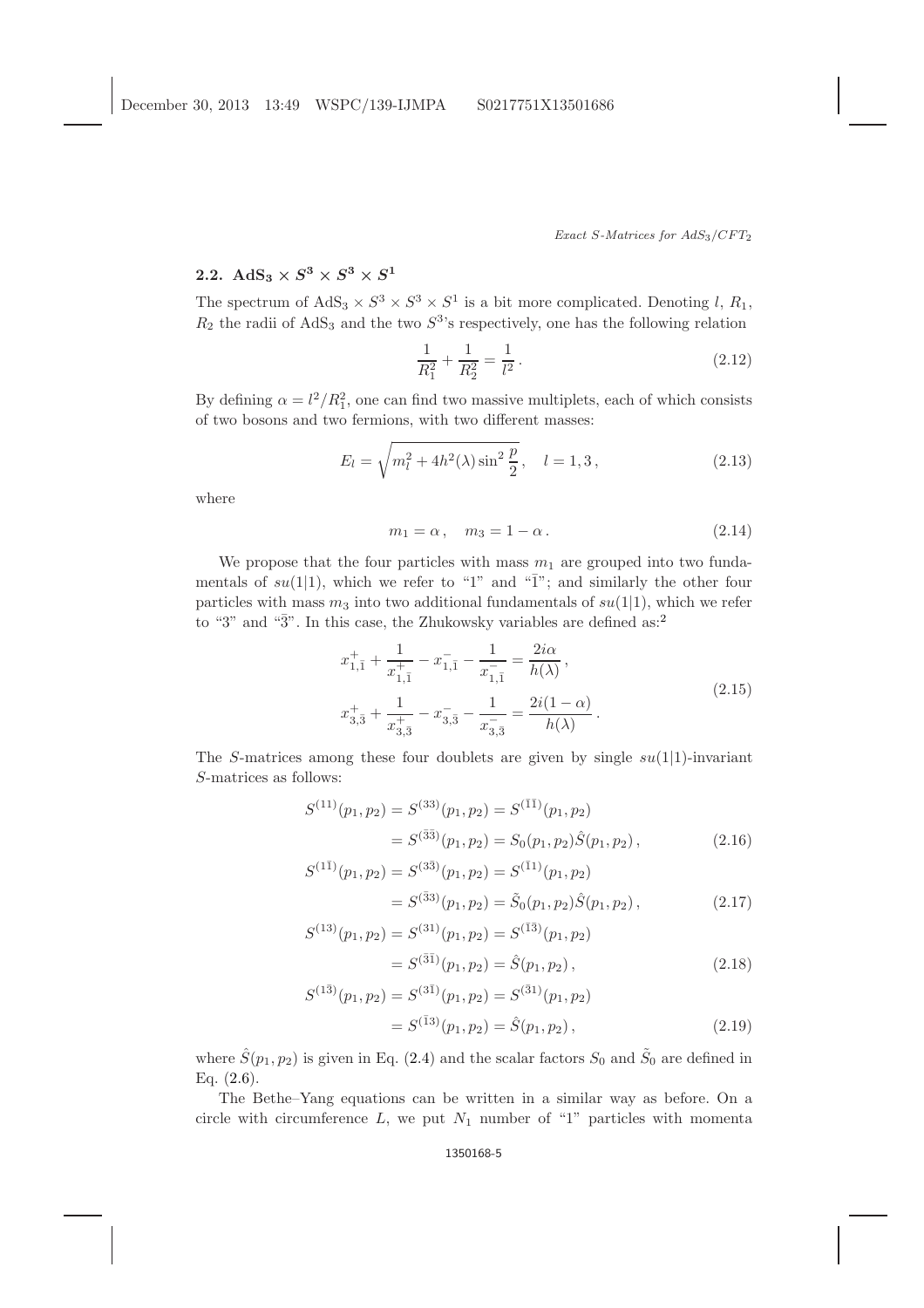$\{p_1^1, p_2^1, \ldots, p_{N_1}^1\}, N_{\bar{1}}$  number of " $\bar{1}$ " particles with momenta  $\{p_1^{\bar{1}}, p_2^{\bar{1}}, \ldots, p_{N_{\bar{1}}}^1\}, N_3$ number of "3" particles with momenta  $\{p_1^3, p_2^3, \ldots, p_{N_3}^3\}$  and  $N_{\bar{3}}$  number of "3" particles with momenta  $\{p_1^{\bar{3}}, p_2^{\bar{3}}, \ldots, p_{N_{\bar{3}}}^{\bar{3}}\}$ . From these configuration, the PBC equations become

<span id="page-5-0"></span>
$$
e^{ip_j^1 L} = \prod_{k=1,\neq j}^{N_1} S_0(p_j^1, p_k^1) \prod_{k=1}^{N_{\bar{1}}} \tilde{S}_0(p_j^1, p_k^{\bar{1}}) \cdot \hat{T}_{su(1|1)}(p_j^1 | \{p_l^1, p_l^{\bar{1}}, p_l^3, p_l^3\}), \quad (2.20)
$$

$$
e^{ip_j^{\mathrm{T}}L} = \prod_{k=1,\neq j}^{N_{\mathrm{T}}} S_0(p_j^{\mathrm{T}}, p_k^{\mathrm{T}}) \prod_{k=1}^{N_1} \tilde{S}_0(p_j^{\mathrm{T}}, p_k^{\mathrm{T}}) \cdot \hat{T}_{su(1|1)}(p_j^{\mathrm{T}}|\{p_l^1, p_l^1, p_l^3, p_l^3\}), \quad (2.21)
$$

$$
e^{ip_j^3 L} = \prod_{k=1,\neq j}^{N_1} S_0(p_j^3, p_k^3) \prod_{k=1}^{N_3} \tilde{S}_0(p_j^3, p_k^{\bar{3}}) \cdot \hat{T}_{su(1|1)}(p_j^3 | \{p_l^1, p_l^{\bar{1}}, p_l^3, p_l^{\bar{3}}\}), \quad (2.22)
$$

$$
e^{ip_j^{\bar{3}}L} = \prod_{k=1,\neq j}^{N_{\bar{3}}} S_0(p_j^{\bar{3}}, p_k^{\bar{3}}) \prod_{k=1}^{N_3} \tilde{S}_0(p_j^{\bar{3}}, p_k^{\bar{3}}) \cdot \hat{T}_{su(1|1)}(p_j^{\bar{3}}|\{p_l^1, p_l^1, p_l^3, p_l^3\}), \quad (2.23)
$$

where  $\hat{T}_{su(1|1)}$  is given in Eq. [\(2.11\)](#page-3-1).

## 3. Derivation of Asymptotic Bethe Ansatz Equations

## 3.1. Diagonalization of the transfer matrix

The  $su(1|1)$  transfer matrix has been diagonalized by the analytic Bethe ansatz method in Ref. [24.](#page-13-15) The eigenvalues can be expressed by

$$
\Lambda(p|\{p_\ell\}, \{\lambda_j\}) = \Lambda_0(p|\{p_\ell\}) \Lambda(p|\{\lambda_j\}), \tag{3.1}
$$

$$
\Lambda_0(p|\{p_\ell\}) = 1 - \prod_{\ell=1}^N \left( \frac{x^+(p) - x^+(p_\ell)}{x^+(p) - x^-(p_\ell)} \right),\tag{3.2}
$$

$$
A(p|\{\lambda_j\}) = \prod_{j=1}^{M} \left( \frac{x^-(p) - x^+(\lambda_j)}{x^+(p) - x^+(\lambda_j)} \right)
$$
\n(3.3)

and the magnonic variables  $\lambda_i$  satisfy

$$
1 = \prod_{\ell=1}^{N} \left( \frac{x^+(\lambda_j) - x^-(p_\ell)}{x^+(\lambda_j) - x^+(p_\ell)} \right).
$$
 (3.4)

Here, we have used a short notation that  $N = N_A + N_B$  and  $\{p_\ell\} = \{p_l^A, p_l^B\}$  for  $\text{AdS}_3 \times S^3 \times T^4$ ;  $N = N_1 + N_1 + N_3 + N_3$ ,  $\{p_\ell\} = \{p_l^1, p_l^1, p_l^3, p_l^3\}$  for  $\text{AdS}_3 \times S^3 \times$  $S^3 \times S^1$ , respectively.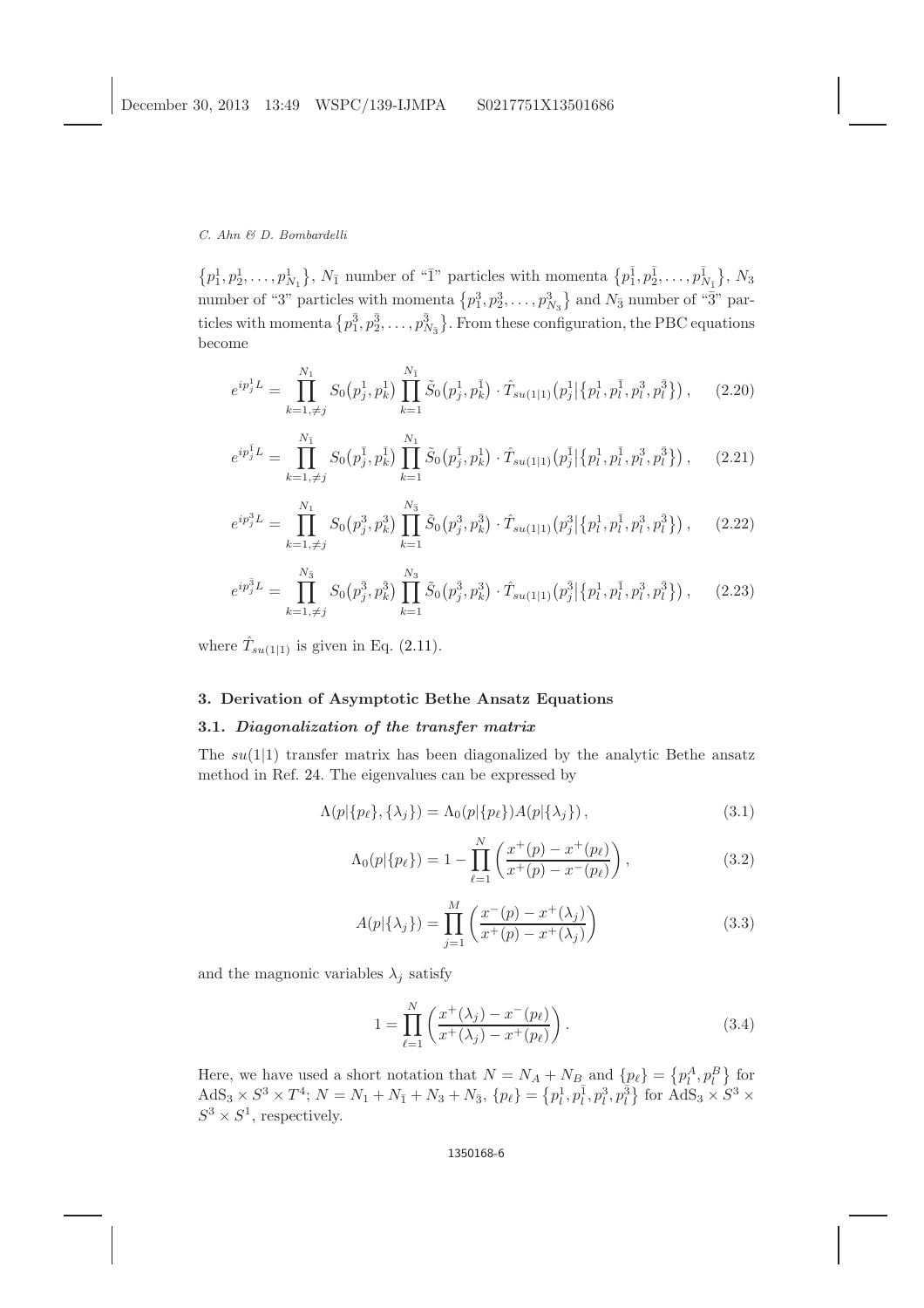Inserting these into Eqs. [\(2.9\)](#page-3-2) and [\(2.10\)](#page-3-2), we get the asymptotic Bethe ansatz equations for  $AdS_3 \times S^3 \times T^4$ :

<span id="page-6-0"></span>
$$
e^{ip_j^A L} = \prod_{k=1,\neq j}^{N_A} S_0(p_j^A, p_k^A) \prod_{k=1}^{N_B} \tilde{S}_0(p_j^A, p_k^B)
$$
  
 
$$
\times \prod_{j=1}^M \left( \frac{x^-(p_j^A) - x^+(\lambda_j)}{x^+(p_j^A) - x^+(\lambda_j)} \right) \prod_{j=1}^M \left( \frac{x^-(p_j^A) - x^+(\bar{\lambda}_j)}{x^+(p_j^A) - x^+(\bar{\lambda}_j)} \right), \tag{3.5}
$$

$$
e^{ip_j^B L} = \prod_{k=1,\neq j}^{N_B} S_0(p_j^B, p_k^B) \prod_{k=1}^{N_A} \tilde{S}_0(p_j^B, p_k^A)
$$
  
 
$$
\times \prod_{j=1}^M \left( \frac{x^-(p_j^B) - x^+(\lambda_j)}{x^+(p_j^B) - x^+(\lambda_j)} \right) \prod_{j=1}^M \left( \frac{x^-(p_j^B) - x^+(\bar{\lambda}_j)}{x^+(p_j^B) - x^+(\bar{\lambda}_j)} \right), \qquad (3.6)
$$

$$
1 = \prod_{l=1}^{N_A} \left( \frac{x^+(\lambda_j) - x^-(p_l^A)}{x^+(\lambda_j) - x^+(p_l^A)} \right) \prod_{l=1}^{N_B} \left( \frac{x^+(\lambda_j) - x^-(p_l^B)}{x^+(\lambda_j) - x^+(p_l^B)} \right), \tag{3.7}
$$

$$
1 = \prod_{l=1}^{N_A} \left( \frac{x^+(\bar{\lambda}_j) - x^-(p_l^A)}{x^+(\bar{\lambda}_j) - x^+(p_l^A)} \right) \prod_{l=1}^{N_B} \left( \frac{x^+(\bar{\lambda}_j) - x^-(p_l^B)}{x^+(\bar{\lambda}_j) - x^+(p_l^B)} \right).
$$
(3.8)

This can be represented pictorially as in Fig. 1.



Fig. 1. AdS<sub>3</sub>  $\times$   $S^3$   $\times$   $T^4$ : two momentum-carrying nodes (black dots) are connected to two magnonic nodes (circle).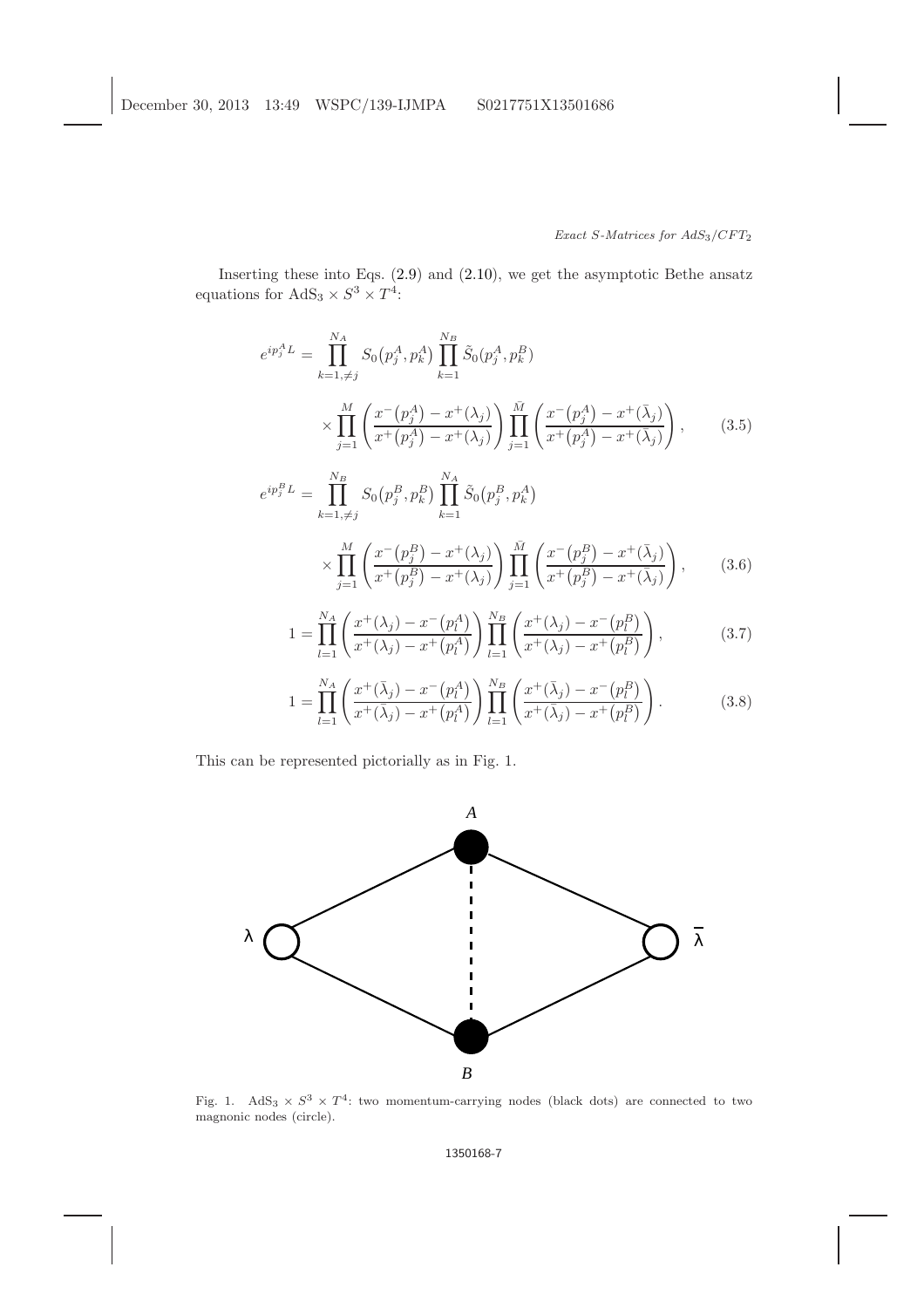

Fig. 2. AdS<sub>3</sub>  $\times$   $S^3 \times S^3 \times S^1$ : four momentum-carrying nodes (black dots) are connected to a single magnonic node (circle).

Similarly, from Eqs.  $(2.20)$ – $(2.23)$ , we obtain the asymptotic Bethe ansatz equations for  $AdS_3 \times S^3 \times S^3 \times S^1$ :

<span id="page-7-0"></span>
$$
e^{ip_j^1 L} = \prod_{k=1,\neq j}^{N_1} S_0(p_j^1, p_k^1) \prod_{k=1}^{N_1} \tilde{S}_0(p_j^1, p_k^1) \prod_{j=1}^M \left( \frac{x^-(p_j^1) - x^+(\lambda_j)}{x^+(p_j^1) - x^+(\lambda_j)} \right), \quad (3.9)
$$

$$
e^{ip_j^{\bar{1}}L} = \prod_{k=1,\neq j}^{N_{\bar{1}}} S_0(p_j^{\bar{1}}, p_k^{\bar{1}}) \prod_{k=1}^{N_1} \tilde{S}_0(p_j^{\bar{1}}, p_k^{\bar{1}}) \prod_{j=1}^M \left( \frac{x^-(p_j^{\bar{1}}) - x^+(\lambda_j)}{x^+(p_j^{\bar{1}}) - x^+(\lambda_j)} \right), \quad (3.10)
$$

$$
e^{ip_j^3 L} = \prod_{k=1,\neq j}^{N_1} S_0(p_j^3, p_k^3) \prod_{k=1}^{N_3} \tilde{S}_0(p_j^3, p_k^{\bar{3}}) \prod_{j=1}^M \left( \frac{x^-(p_j^3) - x^+(\lambda_j)}{x^+(p_j^3) - x^+(\lambda_j)} \right), \quad (3.11)
$$

$$
e^{ip_j^{\bar{3}}L} = \prod_{k=1,\neq j}^{N_3} S_0(p_j^{\bar{3}}, p_k^{\bar{3}}) \prod_{k=1}^{N_3} \tilde{S}_0(p_j^{\bar{3}}, p_k^{\bar{3}}) \prod_{j=1}^M \left( \frac{x^-(p_j^{\bar{3}}) - x^+(\lambda_j)}{x^+(p_j^{\bar{3}}) - x^+(\lambda_j)} \right), \quad (3.12)
$$

$$
1 = \prod_{\ell=1}^{N} \left( \frac{x^+(\lambda_j) - x^-(p_\ell)}{x^+(\lambda_j) - x^+(p_\ell)} \right).
$$
\n(3.13)

These sets of Bethe ansatz equations can be represented pictorially as in Fig. 2.

## 3.2. Comparison to the Bethe equations of Refs. [1](#page-13-8) and [2](#page-13-9)

In order to translate Eqs.  $(3.5)$ – $(3.8)$  into the notation of Refs. [1](#page-13-8) and [2,](#page-13-9) we have to replace  $p_B$  by  $\bar{p}_B$  and disentangle the two "magnonic" variables into four. In Eq. [\(3.5\)](#page-6-0), for instance, the first step involves the second factor:

$$
\prod_{k=1}^{N_B} \tilde{S}_0(p_j^A, \bar{p}_k^B) = \prod_{k=1}^{N_B} \sigma^{-2} (p_j^A, p_k^B) \frac{x_j^+}{x_j^-} \frac{x_k^-}{x_k^+}.
$$
\n(3.14)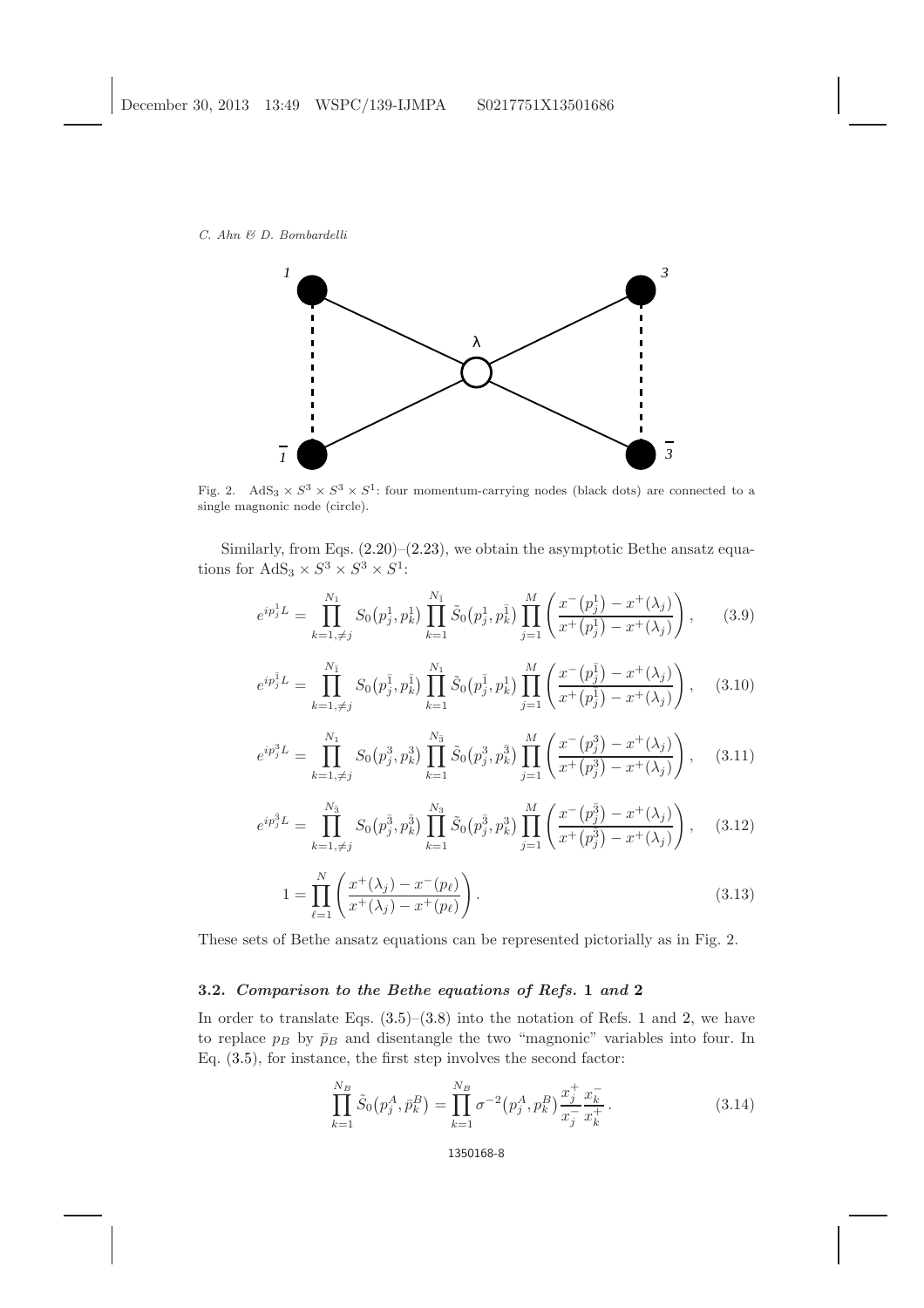

Fig. 3. AdS<sub>3</sub>  $\times$   $S^3$   $\times$   $T^4$ : two momentum-carrying nodes (black dots) are connected to four magnonic nodes (circle) after redefinition.

Now, since from the momentum constraint we have that  $\prod_{k=1}^{N_A}$  $\frac{x_k^+}{x_k^-} \prod_{k=1}^{N_B}$  $\frac{x_k^-}{x_k^+} = 1$ and  $\frac{x_j^+}{x_j^-} = e^{ip_j}$ , finally we get, ignoring for the moment the magnonic part (setting to zero both  $M$  and  $\overline{M}$ ):

$$
e^{ip_j^A(L+N_A-N_B)} = \prod_{k=1,\neq j}^{N_A} \frac{x_j^+ - x_k^-}{x_j^- - x_k^+} \frac{1 - \frac{1}{x_j^+ x_k^-}}{1 - \frac{1}{x_j^- x_k^+}} \sigma^2(p_j^A, p_k^A) \prod_{k=1}^{N_B} \sigma^{-2}(p_j^A, p_k^B). \tag{3.15}
$$

In the case of Eq.  $(3.6)$ , we get:

$$
e^{-ip_j^B(L+N_B-N_A)} = \prod_{k=1,\neq j}^{N_B} \frac{x_j^+ - x_k^-}{x_j^- - x_k^+} \frac{1 - \frac{1}{x_j^+ x_k^-}}{1 - \frac{1}{x_j^- x_k^+}} \sigma^2(p_j^B, p_k^B) \prod_{k=1}^{N_A} \sigma^{-2}(p_j^B, p_k^A).
$$
 (3.16)

Now, in order to complete the comparison, we need also to redefine the magnonic variables (after this, Fig. 1 changes to Fig. 3):

$$
x^{+}(\lambda_{j}) = x_{1,j}, \quad j = 1, ..., K_{1};
$$
  

$$
x^{+}(\lambda_{K_{1}+j}) = \frac{1}{x_{\bar{1},j}}, \quad j = 1, ..., K_{\bar{1}}, \quad M = K_{1} + K_{\bar{1}},
$$
 (3.17)

$$
x^{+}(\bar{\lambda}_{j}) = x_{3,j}, \quad j = 1, ..., K_{3};
$$
  

$$
x^{+}(\bar{\lambda}_{K_{3}+j}) = \frac{1}{x_{\bar{3},j}}, \quad j = 1, ..., K_{3}, \quad M = K_{3} + K_{\bar{3}}.
$$
 (3.18)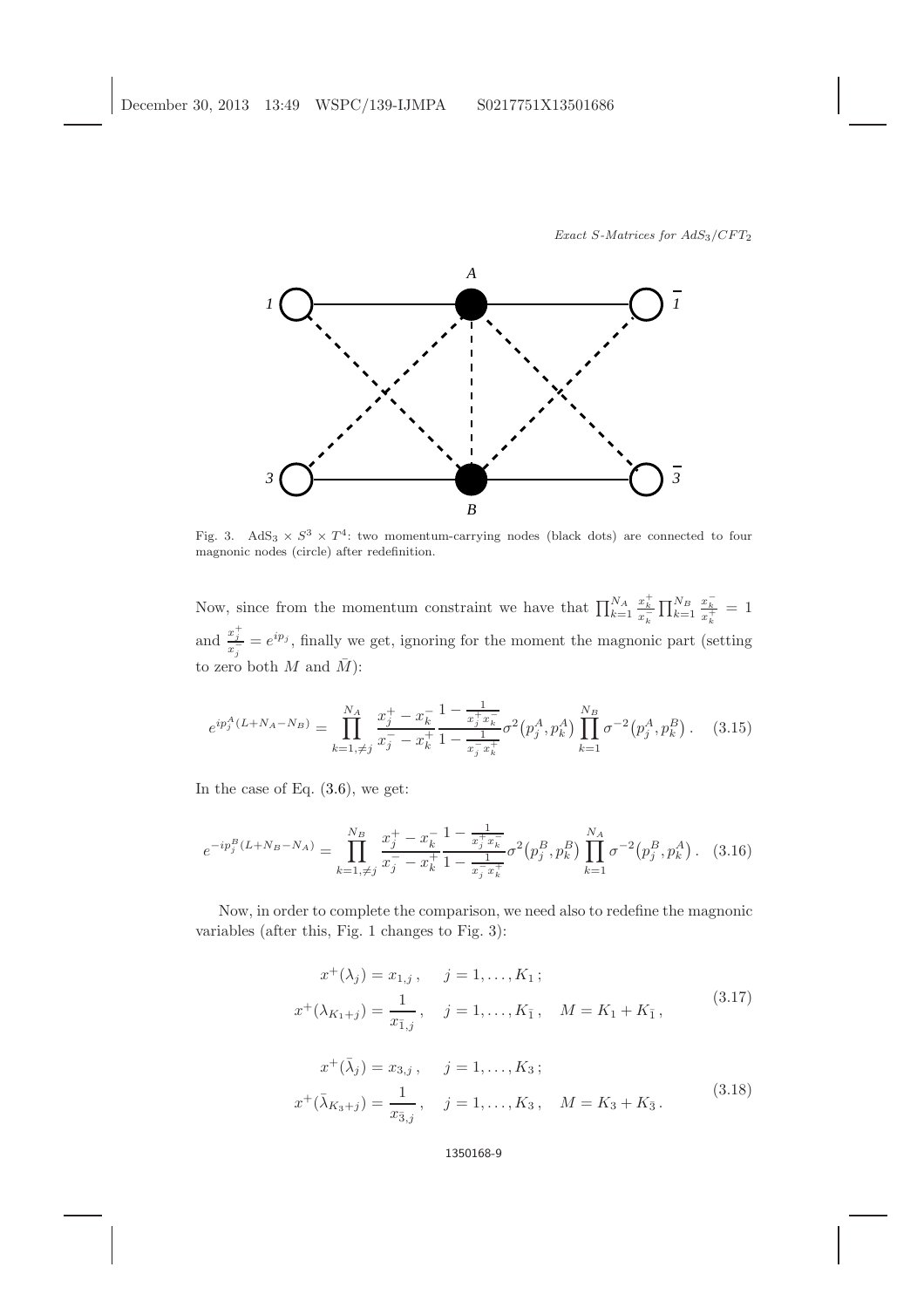Then, Eqs. [\(3.5\)](#page-6-0)–[\(3.8\)](#page-6-0) become:

$$
e^{ip_j^A (L+K_A-K_B+K_{\bar{1}}+K_{\bar{3}})}
$$
\n
$$
= \prod_{k=1,\neq j}^{K_A} \frac{x_j^+-x_k^-}{x_j^--x_k^+} \frac{1-\frac{1}{x_j^+x_k^-}}{1-\frac{1}{x_j^-x_k^+}} \sigma^2(p_j^A, p_k^A) \prod_{k=1}^{N_B} \sigma^{-2}(p_j^A, p_k^B)
$$
\n
$$
\times \prod_{j=1}^{K_1} \frac{x^-(p_j^A) - x_{1,j}}{x^+(p_j^A) - x_{1,j}} \prod_{j=1}^{K_{\bar{1}}} \frac{1-\frac{1}{x^-(p_j^A)x_{\bar{1},j}}}{1-\frac{1}{x^+(p_j^A)x_{\bar{1},j}}}
$$
\n
$$
\times \prod_{j=1}^{K_3} \frac{x^-(p_j^A) - x_{3,j}}{x^+(p_j^A) - x_{3,j}} \prod_{j=1}^{K_{\bar{3}}} \frac{1-\frac{1}{x^-(p_j^A)x_{\bar{3},j}}}{1-\frac{1}{x^+(p_j^A)x_{\bar{3},j}}}, \qquad (3.19)
$$

 $e^{-ip_j^B(L+K_A-K_B+K_{\bar{1}}+K_{\bar{3}})}$ 

$$
= \prod_{k=1,\neq j}^{K_B} \frac{x_j^+ - x_k^-}{x_j^- - x_k^+} \frac{1 - \frac{1}{x_j^+ x_k^-}}{1 - \frac{1}{x_j^- x_k^+}} \sigma^2(p_j^B, p_k^B) \prod_{k=1}^{N_A} \sigma^{-2}(p_j^B, p_k^A)
$$
  
\n
$$
\times \prod_{j=1}^{K_1} \frac{x^-(p_j^B) - x_{1,j}}{x^+(p_j^B) - x_{1,j}} \prod_{j=1}^{K_1} \frac{1 - \frac{1}{x^-(p_j^B)x_{1,j}}}{1 - \frac{1}{x^+(p_j^B)x_{1,j}}}
$$
  
\n
$$
\times \prod_{j=1}^{K_3} \frac{x^-(p_j^B) - x_{3,j}}{x^+(p_j^B) - x_{3,j}} \prod_{j=1}^{K_3} \frac{1 - \frac{1}{x^-(p_j^B)x_{3,j}}}{1 - \frac{1}{x^+(p_j^B)x_{3,j}}},
$$
\n(3.20)

$$
1 = \prod_{l=1}^{N_A} \left( \frac{x_{1,j} - x^-(p_l^A)}{x_{1,j}^+ - x^+(p_l^A)} \right) \prod_{l=1}^{N_B} \left( \frac{1 - \frac{1}{x_{1,j}x^-(p_l^B)}}{1 - \frac{1}{x_{1,j}x^+(p_l^B)}} \right), \tag{3.21}
$$

$$
1 = \prod_{l=1}^{N_A} \left( \frac{x_{3,j} - x^-(p_l^A)}{x_{3,j}^+ - x^+(p_l^A)} \right) \prod_{l=1}^{N_B} \left( \frac{1 - \frac{1}{x_{3,j}x^-(p_l^B)}}{1 - \frac{1}{x_{3,j}x^+(p_l^B)}} \right), \tag{3.22}
$$

$$
1 = \prod_{l=1}^{N_B} \left( \frac{x_{\bar{1},j} - x^{-}(p_l^B)}{x_{\bar{1},j}^+ - x^{+}(p_l^B)} \right) \prod_{l=1}^{N_A} \left( \frac{1 - \frac{1}{x_{\bar{1},j}x^{-}(p_l^A)}}{1 - \frac{1}{x_{\bar{1},j}x^{+}(p_l^A)}} \right),
$$
\n(3.23)

$$
1 = \prod_{l=1}^{N_B} \left( \frac{x_{\bar{3},j} - x^{-}(p_l^B)}{x_{\bar{3},j}^+ - x^{+}(p_l^B)} \right) \prod_{l=1}^{N_A} \left( \frac{1 - \frac{1}{x_{\bar{3},j}x^{-}(p_l^A)}}{1 - \frac{1}{x_{\bar{3},j}x^{+}(p_l^A)}} \right),
$$
\n(3.24)

which match exactly the equations conjectured by Refs. [1](#page-13-8) and [2,](#page-13-9) if we define  $L_{[1,2]} =$  $L + K_A - K_B + K_{\bar{1}} + K_{\bar{3}}).$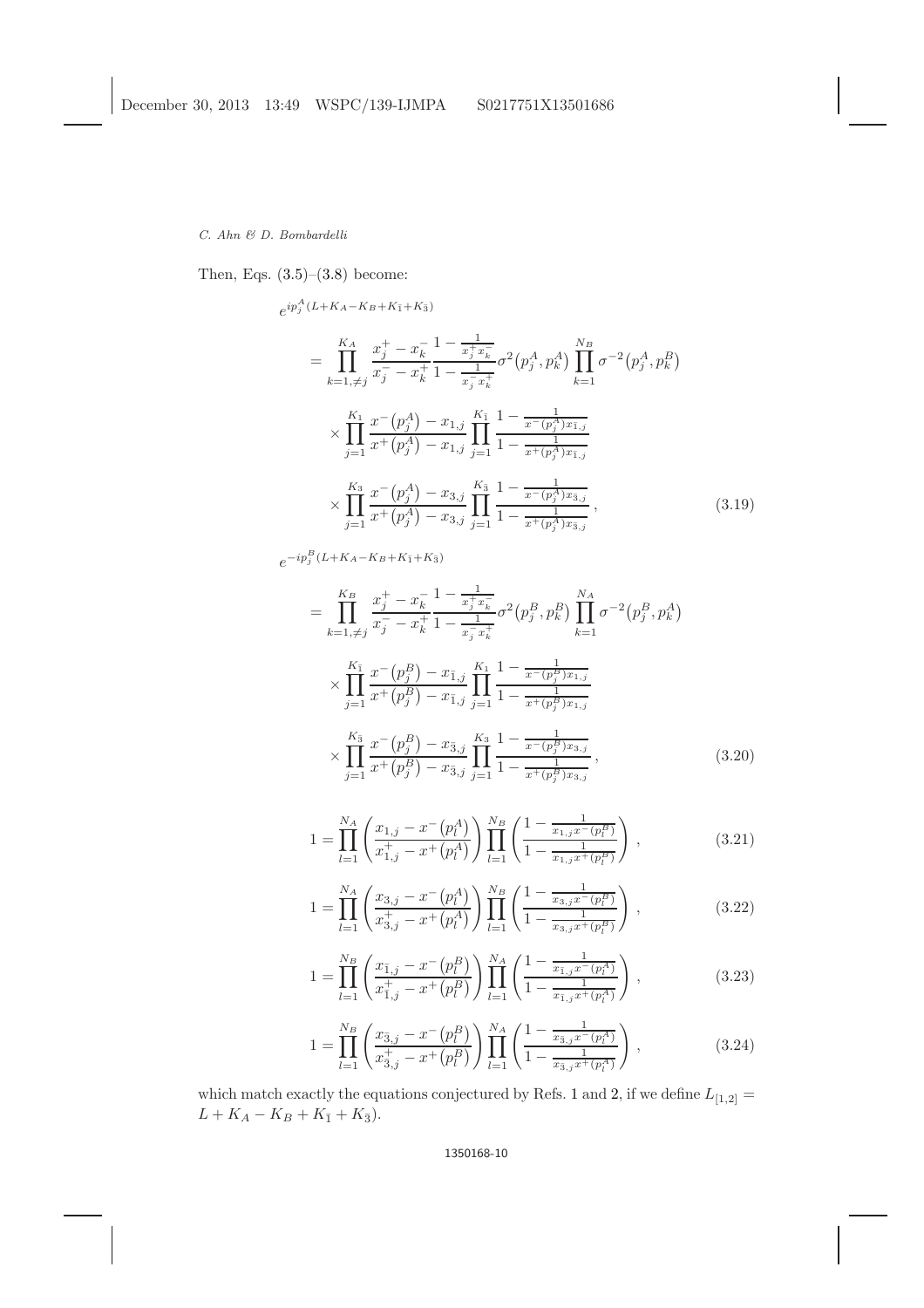

Fig. 4. AdS<sub>3</sub>  $\times S^3 \times S^3 \times S^1$ : four momentum-carrying nodes (black dots) are connected to two magnonic nodes (circle) after redefinition.

In analogy with the case of  $AdS_3 \times T^4$ , in order to get the Bethe equations written in the notation of Refs. [1](#page-13-8) and [2,](#page-13-9) we need to change  $p^{\bar{1},\bar{3}} \to \bar{p}^{\bar{1},\bar{3}}$  in Eqs. [\(3.9\)](#page-7-0)–[\(3.13\)](#page-7-0) and to redefine the magnonic nodes corresponding to the variable 2 into two sets of 2 and  $\overline{2}$  variables,

$$
x^{+}(\lambda_{j}) = x_{2,j}, \quad j = 1, ..., K_{2};
$$
  

$$
x^{+}(\lambda_{j+K_{2}}) = \frac{1}{x_{\overline{2},j}}, \quad j = 1, ..., K_{\overline{2}},
$$
 (3.25)

as illustrated in Fig. 4:

$$
e^{ip_j^1(L+N_1-N_{\bar{1}}+K_{\bar{2}})}
$$
\n
$$
= e^{i(P_1-P_{\bar{1}})} \prod_{k=1,\neq j}^{N_1} \frac{x_{1,j}^+ - x_{1,k}^-}{x_{1,j}^- - x_{1,k}^+} \frac{1 - \frac{1}{x_{1,j}^+,x_{1,k}^-}}{1 - \frac{1}{x_{1,j}^-,x_{1,k}^+}} \sigma^2(p_{1,j}, p_{1,k}) \prod_{k=1}^{N_{\bar{1}}} \sigma^{-2}(p_{1,j}, p_{\bar{1},k})
$$
\n
$$
\times \prod_{j=1}^{K_2} \left( \frac{x^-(p_j^1) - x_{2,j}}{x^+(p_j^1) - x_{2,j}} \right) \prod_{j=1}^{K_{\bar{2}}} \left( \frac{1 - \frac{1}{x^-(p_j^1)x_{2,j}}}{1 - \frac{1}{x^-(p_j^1)x_{2,j}}} \right),
$$
\n(3.26)

 $e^{ip_j^3(L+N_3-N_{\bar{3}}+K_{\bar{2}})}$ 

$$
= e^{i(P_3 - P_3)} \prod_{k=1,\neq j}^{N_3} \frac{x_{3,j}^+ - x_{3,k}^-}{x_{3,j}^- - x_{3,k}^+} \frac{1 - \frac{1}{x_{3,j}^+ x_{3,k}^-}}{1 - \frac{1}{x_{3,j}^- x_{3,k}^+}} \sigma^2(p_{3,j}, p_{3,k}) \prod_{k=1}^{N_3} \sigma^{-2}(p_{3,j}, p_{\bar{3},k})
$$

$$
\times \prod_{j=1}^{K_2} \left( \frac{x^-(p_j^3) - x_{2,j}}{x^+(p_j^3) - x_{2,j}} \right) \prod_{j=1}^{K_2} \left( \frac{1 - \frac{1}{x^-(p_j^3) x_{2,j}}}{1 - \frac{1}{x^-(p_j^3) x_{2,j}}} \right),
$$
(3.27)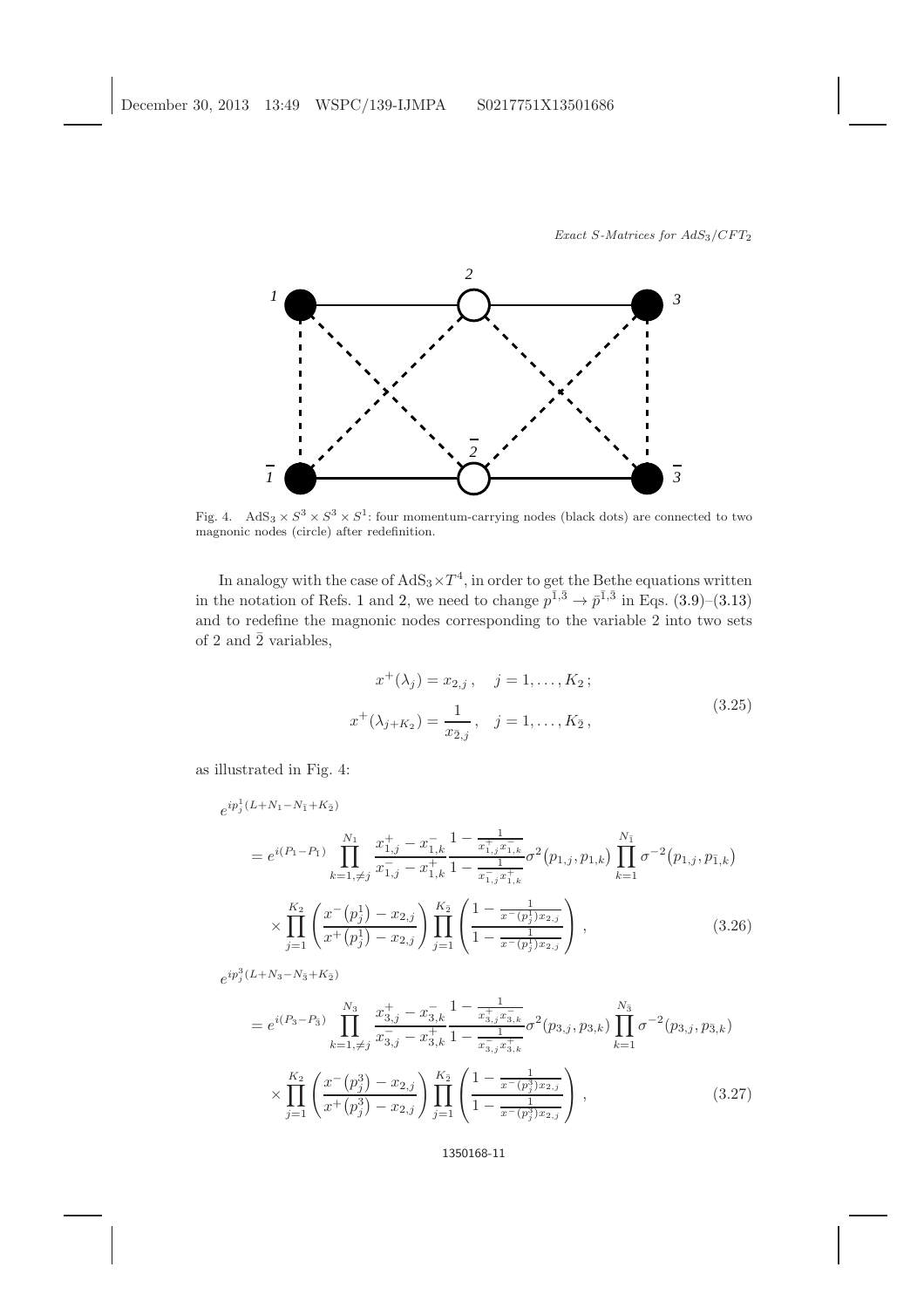$$
e^{-ip_j^{\bar{1}}(L+N_{\bar{1}}-N_{1}+K_{2})}
$$
\n
$$
= e^{i(P_{\bar{1}}-P_{1})} \prod_{k=1,\neq j}^{N_{\bar{1}}} \frac{x_{\bar{1},j}^{+}-x_{\bar{1},k}^{-}}{x_{\bar{1},j}^{-}-x_{\bar{1},k}^{+}} \frac{1-\frac{1}{x_{\bar{1},j}^{+}x_{\bar{1},k}^{-}}}{1-\frac{1}{x_{\bar{1},j}^{-}x_{\bar{1},k}^{+}}} \sigma^{2}(p_{\bar{1},j}, p_{\bar{1},k}) \prod_{k=1}^{N_{1}} \sigma^{-2}(p_{\bar{1},j}, p_{1,k})
$$
\n
$$
\times \prod_{j=1}^{K_{\bar{2}}} \left(\frac{x^{-}(p_{j}^{\bar{1}})-x_{2,j}}{x^{+}(p_{j}^{\bar{1}})-x_{2,j}}\right) \prod_{j=1}^{K_{2}} \left(\frac{1-\frac{1}{x^{-}(p_{j}^{\bar{1}})x_{2,j}}}{1-\frac{1}{x^{-}(p_{j}^{\bar{1}})x_{2,j}}}\right), \qquad (3.28)
$$

 $e^{-ip_j^3(L+N_{\bar{3}}-N_3+K_2)}$  $= e^{i(P_{\bar{3}}-P_{3})}$  $N_{\bar{3}}$  $k=1,\neq j$  $x^+_{\bar{3},j} - x^-_{\bar{3},k}$  $x_{\bar{3},j}^- - x_{\bar{3},k}^+$  $1-\frac{1}{x_{5}^+}$  $x^+_{\bar{3},j}x^-_{\bar{3},k}$  $1 - \frac{1}{x_{\bar{3},j}^-,x_{\bar{3},k}^+}$  $\sigma^2(p_{\bar{3},j},p_{\bar{3},k})\prod$  $N_3$  $k=1$  $\sigma^{-2}(p_{\bar{3},j},p_{3,k})$  $\times \prod$  $\prod_{j=1}^{K_{\bar{2}}} \left( \frac{x^-(p_j^{\bar{3}}) - x_{\bar{2},j}}{x^+(p_j^{\bar{3}}) - x_{\bar{2},j}} \right)$  $\frac{x^-\left(p_j^{\bar3}\right)-x_{\bar2,j}}{x^+\left(p_j^{\bar3}\right)-x_{\bar2,j}}\Bigg) \prod_{j=1}^{K_2}$  $j=1$  $\sqrt{ }$  $\overline{1}$  $1-\frac{1}{x^-(p_j^3)x_{2,j}}$  $1-\frac{1}{x^-(p_j^3)x_{2,j}}$  $\setminus$  $\Big\}$ , (3.29)

$$
1 = \prod_{\ell=1}^{K_1} \frac{x_{2,j} - x^-(p_{1,\ell})}{x_{2,j} - x^+(p_{1,\ell})} \prod_{\ell=1}^{K_3} \frac{x_{2,j} - x^-(p_{3,\ell})}{x_{2,j} - x^+(p_{3,\ell})}
$$
  
\n
$$
\times \prod_{\ell=1}^{K_1} \frac{1 - \frac{1}{x_{2,j}x^-(p_{1,\ell})}}{1 - \frac{1}{x_{2,j}x^+(p_{1,\ell})}} \prod_{\ell=1}^{K_3} \frac{1 - \frac{1}{x_{2,j}x^-(p_{3,\ell})}}{1 - \frac{1}{x_{2,j}x^+(p_{3,\ell})}},
$$
  
\n
$$
1 = \prod_{\ell=1}^{K_1} \frac{x_{\bar{2},j} - x^-(p_{1,\ell})}{x_{\bar{2},j} - x^+(p_{1,\ell})} \prod_{\ell=1}^{K_3} \frac{x_{\bar{2},j} - x^-(p_{\bar{3},\ell})}{x_{\bar{2},j} - x^+(p_{3,\ell})}
$$
  
\n(3.30)

$$
\times \prod_{\ell=1}^{K_1} \frac{1 - \frac{1}{x_{\bar{2},j}x^-(p_{1,\ell})}}{1 - \frac{1}{x_{\bar{2},j}x^+(p_{1,\ell})}} \prod_{\ell=1}^{K_3} \frac{1 - \frac{1}{x_{\bar{2},j}x^-(p_{3,\ell})}}{1 - \frac{1}{x_{\bar{2},j}x^+(p_{3,\ell})}}.
$$
(3.31)

In this case, to have full agreement with Refs. [1](#page-13-8) and [2,](#page-13-9) we have to redefine the parameter  $L$  in different ways in each equation for the momentum-carrying variables:

$$
L_1 \equiv L + N_1 - N_{\bar{1}} + K_{\bar{2}}, \quad L_3 \equiv L + N_3 - N_{\bar{3}} + K_{\bar{2}},
$$
  

$$
L_{\bar{1}} \equiv L + N_{\bar{1}} - N_1 + K_{\bar{2}}, \quad L_{\bar{3}} \equiv L + N_{\bar{3}} - N_3 + K_{\bar{2}}.
$$

Independent definitions of the spin chain lengths could be not so strange, since it has been already needed in Ref. [17](#page-13-17) in order to solve an apparent disagreement between string results and predictions from the Bethe equations for energies of solutions belonging to the  $su(2) \times su(2)$  sector.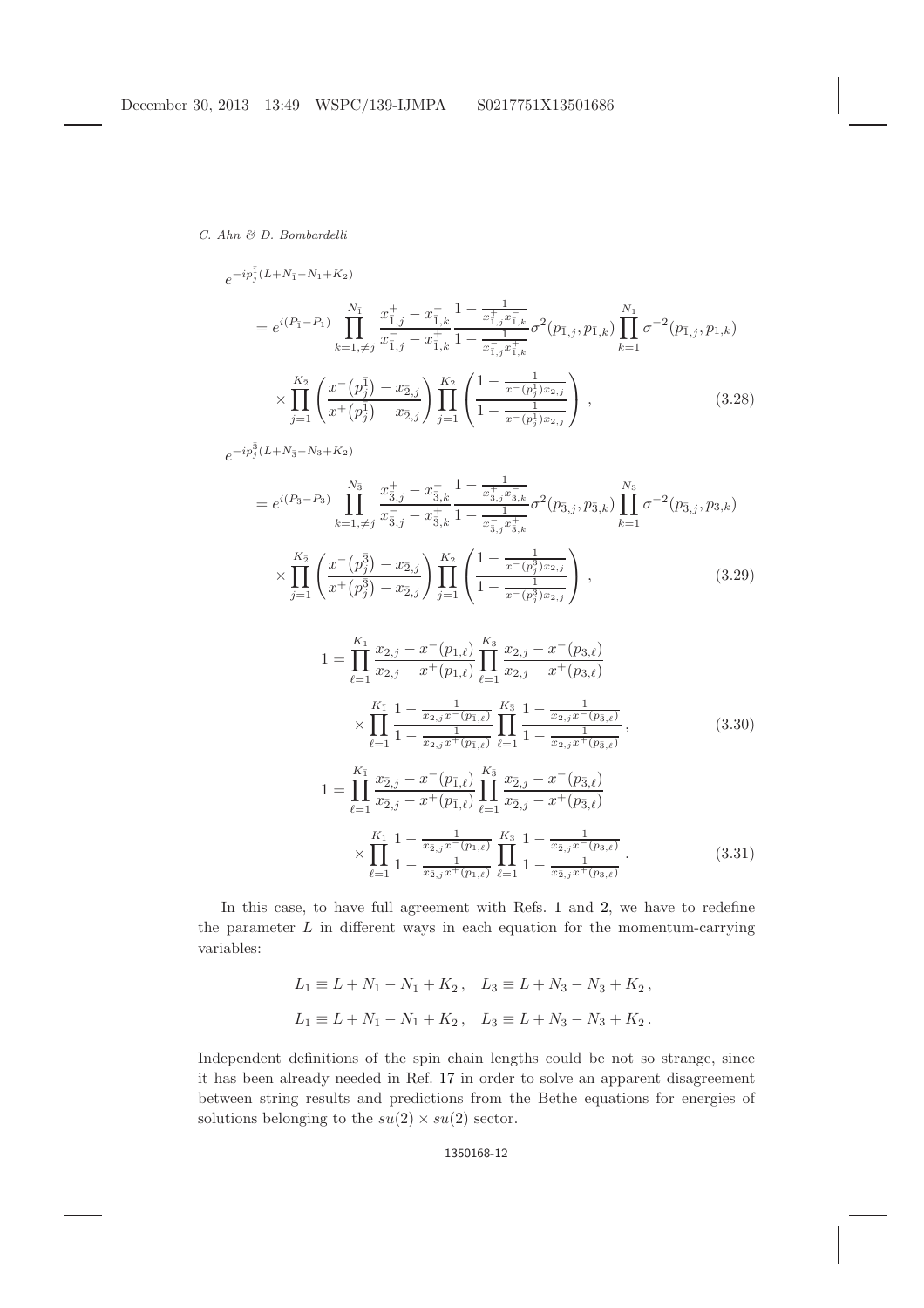## 4. Discussion

We proposed  $su(1|1) \times su(1|1)$ - and  $su(1|1)$ -invariant S-matrices for the massive modes of IIB string theory on  $AdS_3 \times S^3 \times T^4$  and  $AdS_3 \times S^3 \times S^3 \times S^1$ , respectively. From these we derived the Bethe equations proposed in Refs. [1](#page-13-8) and [2.](#page-13-9) The derivation involved, among other steps, the particle–antiparticle transformation on some momenta of the "massive" variables and the doubling of the fermionic variables in a fashion similar to the  $AdS_5CFT_4$  (Ref. [28\)](#page-14-1) and  $AdS_4/CFT_3$  (Ref. [29\)](#page-14-2) cases.

Some scalar factors remained undetermined in our proposal and we were able to guess them by requiring the unitarity of the S-matrix and the matching with the conjectured BAEs. Because of the apparently missing crossing relations<sup>[30](#page-14-3)</sup> for the  $\mathfrak{su}(1|1)$  algebra,  $20,24$  $20,24$  a more solid derivation of such scalar factors remains as an open problem.

Another open problem is to incorporate the massless modes into the S-matrix formulation. In a relativistic theory, the massless limit can be obtained by shifting the rapidity to  $\pm\infty$ , which often makes the S-matrices between massive and massless modes trivial. While this mechanism seems unapplicable in our nonrelativistic case, we believe a similar argument may provide a clue.

Albeit these unsolved problems, we believe that our findings can lead to some deeper understanding of the yet quite unexplored  $AdS_3/CFT_2$ .

Finally, it would be interesting to investigate possible exact S-matrices for the analogous case of  $AdS_2/CFT_1$ , for which a set of all-loop Bethe equations has been recently proposed in Ref. [31.](#page-14-4)<sup>[e](#page-12-0)</sup> It will also be interesting to check our proposals in certain perturbative computations. One immediate way is to compute the worldsheet S-matrix based on a gauge-[f](#page-12-1)ixed string action for the strong coupling limit.<sup> $f$ </sup> On the other hand, it would also be important to check the reflectionless of our S-matrices, as predicted by Ref. [20,](#page-13-12) through some weak coupling perturbative calculations, for example, or along the lines of Refs. [34](#page-14-5)[–36.](#page-14-6)

### Acknowledgments

We would like to thank K. Zarembo for useful comments. C. Ahn thanks the Centro de Física do Porto (CFP) at the University of Porto for the warm hospitality. D. Bombardelli is grateful to D. Fioravanti, S. Piscaglia and M. Rossi for useful discussions and collaboration on related topics. This work was supported in part by the WCU Grant No. R32-2008-000-101300 and the Research fund No. 1-2008-2935-001-2 by Ewha Womans University (C. Ahn) and the FCT fellowship SFRH/BPD/69813/2010 (D. Bombardelli). CFP is partially funded by FCT through the projects PTDC/FIS/099293/2008 and CERN/FP/116358/2010.

<span id="page-12-0"></span><sup>e</sup>See also Ref. [32](#page-14-7) for the derivation of the classical equations in this case and a review about finite-gap integration in various  $AdS_d$  backgrounds.

<span id="page-12-1"></span><sup>f</sup>Our proposal seems to be not compatible with the worldsheet results of Ref. [33.](#page-14-8) In that paper some scattering elements at strong coupling have been calculated, however a full computation in that regime, as well as weak coupling results coming from a spin chain formulation, would be desirable before excluding our proposal completely.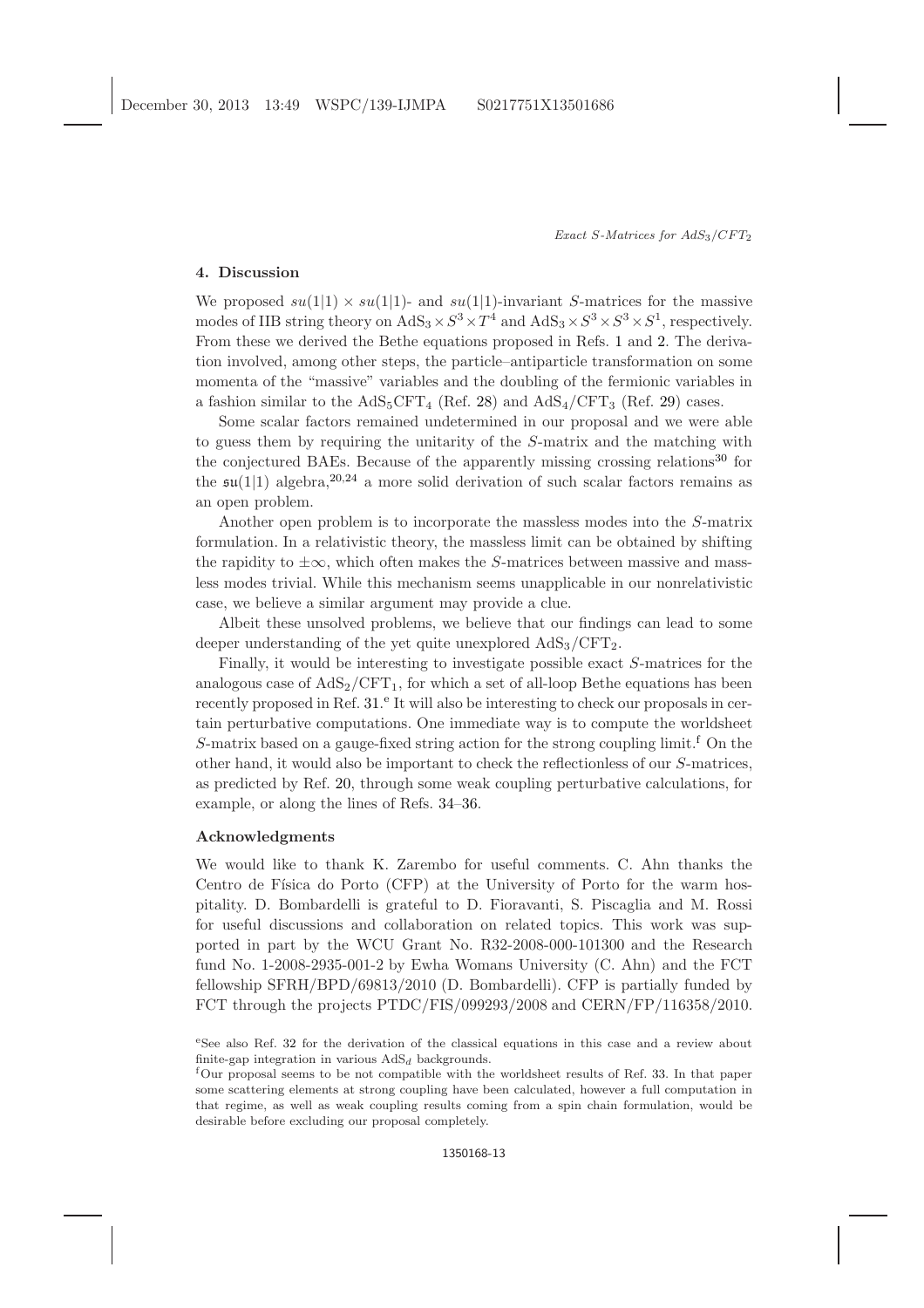#### <span id="page-13-8"></span><span id="page-13-0"></span>References

- 1. A. Babichenko, B. Stefanski, Jr. and K. Zarembo, J. High Energy Phys. 1003, 058 (2010), arXiv:0912.1723 [hep-th].
- <span id="page-13-9"></span>2. O. Ohlsson Sax and B. Stefanski, Jr., J. High Energy Phys. 1108, 029 (2011), arXiv:1106.2558 [hep-th].
- <span id="page-13-1"></span>3. J. A. Minahan and K. Zarembo, J. High Energy Phys. 0303, 013 (2003), arXiv:hepth/0212208.
- <span id="page-13-2"></span>4. I. Bena, J. Polchinski and R. Roiban, Phys. Rev. D 69, 046002 (2004), arXiv:hepth/0305116.
- <span id="page-13-4"></span><span id="page-13-3"></span>5. N. Beisert et al., Lett. Math. Phys. 99, 3 (2012), arXiv:1012.3982 [hep-th].
- 6. J. M. Maldacena, Adv. Theor. Math. Phys. 2, 231 (1998), arXiv:hep-th/9711200.
- 7. J. M. Maldacena and A. Strominger, J. High Energy Phys. 9812, 005 (1998), arXiv:hep-th/9804085.
- <span id="page-13-5"></span>8. N. Seiberg and E. Witten, J. High Energy Phys. 9904, 017 (1999), arXiv:hepth/9903224.
- <span id="page-13-6"></span>9. A. Giveon, D. Kutasov and N. Seiberg, Adv. Theor. Math. Phys. 2, 733 (1998), arXiv:hep-th/9806194.
- 10. S. Elitzur, O. Feinerman, A. Giveon and D. Tsabar, Phys. Lett. B 449, 180 (1999), arXiv:hep-th/9811245.
- 11. J. M. Maldacena and H. Ooguri, J. Math. Phys. 42, 2929 (2001), arXiv:hepth/0001053.
- 12. J. M. Maldacena, H. Ooguri and J. Son, J. Math. Phys. 42, 2961 (2001), arXiv:hepth/0005183.
- 13. J. M. Maldacena and H. Ooguri, Phys. Rev. D 65, 106006 (2002), arXiv:hepth/0111180.
- 14. J. de Boer, A. Pasquinucci and K. Skenderis, Adv. Theor. Math. Phys. 3, 577 (1999), arXiv:hep-th/9904073.
- 15. S. Gukov, E. Martinec, G. W. Moore and A. Strominger, Adv. Theor. Math. Phys. 9, 435 (2005), arXiv:hep-th/0403090.
- <span id="page-13-7"></span>16. A. Giveon and A. Pakman, J. High Energy Phys. 0303, 056 (2003), arXiv:hepth/0302217.
- <span id="page-13-17"></span>17. N. Rughoonauth, P. Sundin and L. Wulff, J. High Energy Phys. 1207, 159 (2012), arXiv:1204.4742 [hep-th].
- <span id="page-13-10"></span>18. O. O. Sax, B. Stefanski, Jr. and A. Torrielli, On the massless modes of the  $AdS_3/CFT_2$ integrable systems," arXiv:1211.1952 [hep-th].
- <span id="page-13-11"></span>19. J. R. David and B. Sahoo, J. High Energy Phys. 0807, 033 (2008), arXiv:0804.3267 [hep-th].
- <span id="page-13-12"></span>20. J. R. David and B. Sahoo, J. High Energy Phys. 1010, 112 (2010), arXiv:1005.0501 [hep-th].
- <span id="page-13-16"></span>21. R. Borsato, O. Ohlsson Sax and A. Sfondrini, J. High Energy Phys. 1304, 113 (2013), arXiv:1211.5119 [hep-th].
- <span id="page-13-14"></span><span id="page-13-13"></span>22. N. Beisert and M. Staudacher, Nucl. Phys. B 727, 1 (2005), arXiv:hep-th/0504190.
- <span id="page-13-15"></span>23. N. Beisert, Bulg. J. Phys. 33(S1), 371 (2006), arXiv:hep-th/0511013.
- 24. R. I. Nepomechie and E. Ragoucy, J. High Energy Phys. 0812, 025 (2008), arXiv:0810.5015 [hep-th].
- <span id="page-13-18"></span>25. P. Sundin and L. Wulff, J. High Energy Phys. 1210, 109 (2012), arXiv:1207.5531 [hep-th].
- <span id="page-13-19"></span>26. N. Beisert, B. Eden and M. Staudacher, J. Stat. Mech. 0701, P01021 (2007), arXiv:hep-th/0610251.